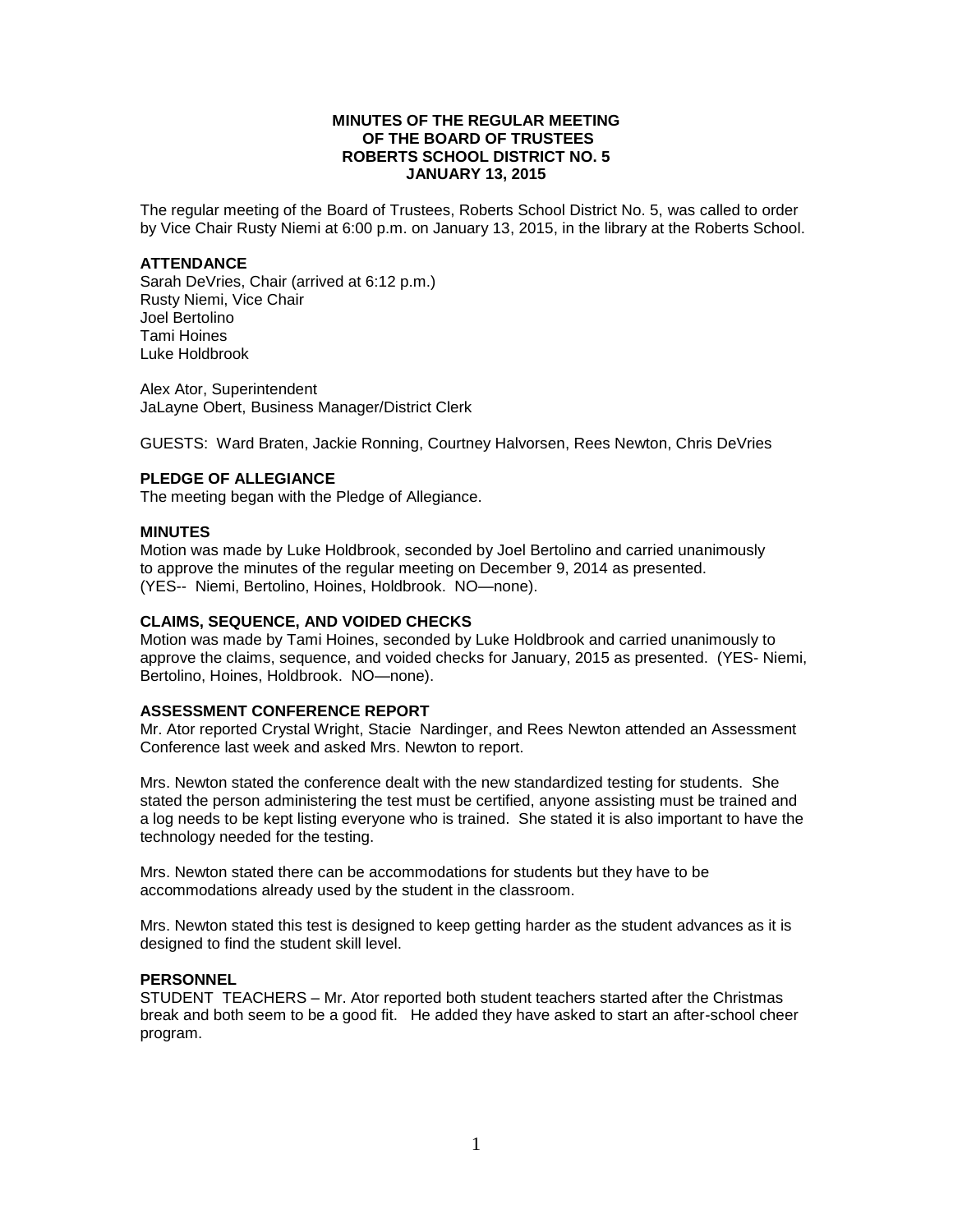### **NEW BUSINESS**

ELECTION CALENDAR – Mrs. Obert stated the calendar for the May 5, 2015 trustee election was included in the Board packet.

AUDIT BID –Mrs. Obert asked for approval of the audit bid from Strom & Associates for auditing the 2013-2014 and 2014-2015 years in the amount of \$9000 which includes \$1000 for conversion of statements to the GASB 34 format and preparation of the notes to the financial statements.

Motion was made by Rusty Niemi, seconded by Joel Bertolino and carried unanimously to approve the bid of \$9000 from Strom & Associates for auditing the 2013-2014 and 2014-2015 school years, including \$1000 for conversion of statements to the GASB 34 format and preparation of the notes to the financial statements. (YES—DeVries, Niemi, Bertolino, Hoines, Holdbrook. NO—none).

SOCIAL SECURITY REQUEST – Mrs. Obert stated until 1993, the district was divided into a high school district and an elementary district. She stated in 1963 the elementary district formally requested participation in the Social Security system but the high school district did not. She added the district combined into a K-12 district in 1993 and now the Social Security Administration has determined that coverage for employees who were high school district employees needs to be requested, although there is no longer a high school district.

Mrs. Obert asked the Board to pass a motion requesting the process be started to request social security coverage for employees who are also enrolled in retirement systems.

Motion was made by Rusty Niemi, seconded by Joel Bertolino and carried unanimously to begin the process to request social security coverage for employees of Roberts School District #5 enrolled in retirement systems. (YES—DeVries, Niemi, Bertolino, Hoines, Holdbrook. NO none).

MHSA PROPOSALS – Mr. Ator stated the MHSA Annual Meeting is being held in Kalispell this year and he is not intending to attend unless directed by the board to do so. He stated there are only two proposals that would affect us and one of those, dealing with transgender athletes, will be handled through an MHSA committee. He stated the other proposal deals with removing the rule against play on Sunday and changing it to allow practice six of seven days per week.

#### **OLD BUSINESS**

2014-2015 STAFF HANDBOOK/COURSE CATALOG – Mr. Ator stated he is removing this item from the agenda and he will look at them for the 2015-2016 year.

NEGOTIATIONS – Mr. Ator stated negotiations are on hold pending possible changes in the school week.

BIDS FOR NEW BUS – Mr. Ator stated before a new bus is ordered he would like to look at the routes to see if we should continue with three or make changes. He stated he would like to have one or two trustees, Jeff Krook (member of the leadership team), and himself to meet and look at what we're doing with transportation.

Joel Bertolino and Rusty Niemi agreed to meet with Jeff Krook and Mr. Ator.

DISCUSSION ON FOUR DAY VERSUS 5 DAY SCHOOL WEEK -- Mr. Ator stated he would like discussion with trustees on a four day school week versus a five day school week.

Ms. DeVries expressed concern with getting students into town on Friday for games.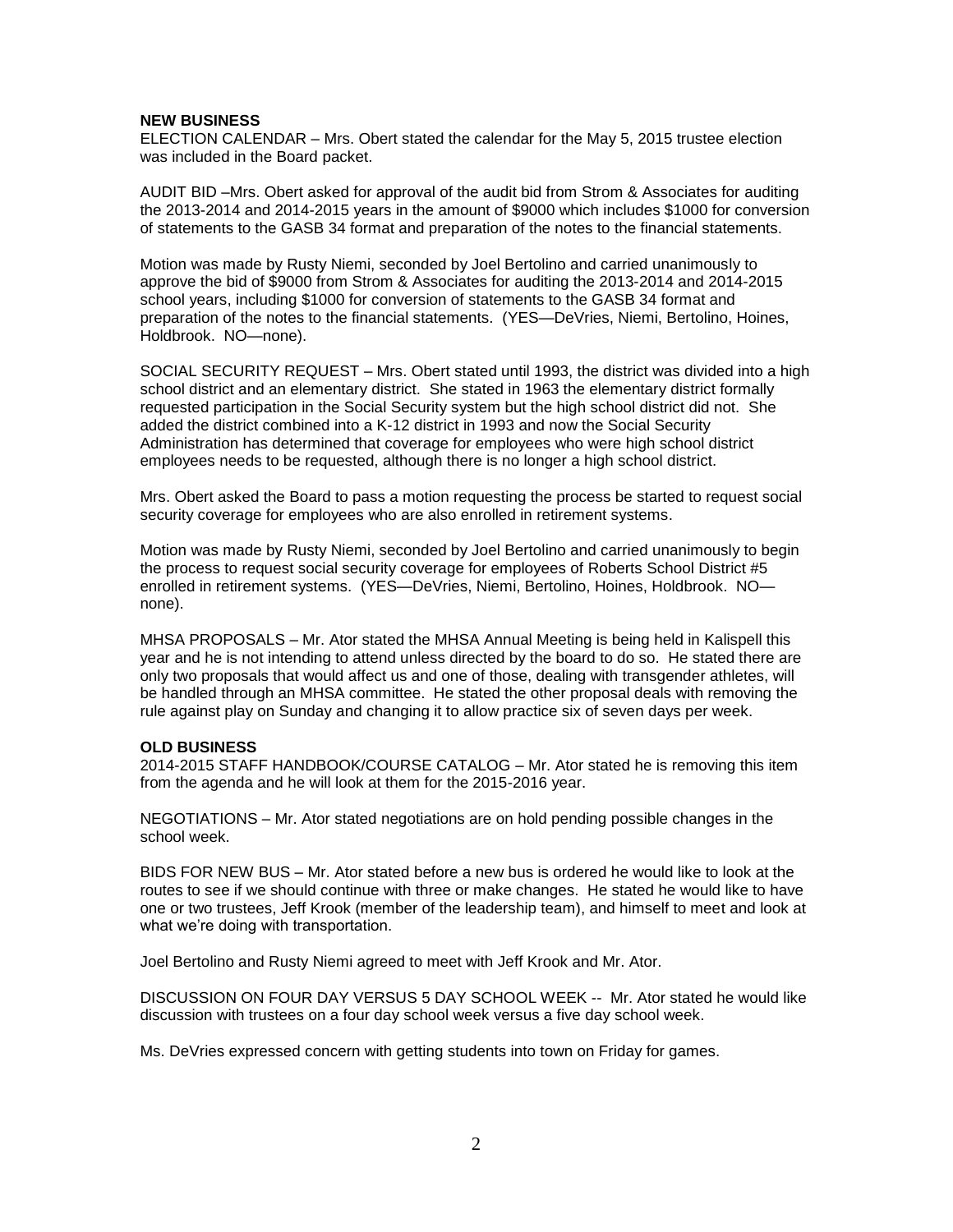Mr. Ator stated no one he has talked with in the community about a four day week has mentioned the issue of daycare. He stated some schools offer an enrichment program on Friday morning staffed by teachers on a rotating basis.

Mr. Bertolino asked what would draw a parent to Roberts because of the four day week.

Mr. Holdbrook stated the opportunity to have more time for families would be a draw.

Mr. Ator stated the staff in the building and the 20 parents he has spoken with feel it is something to be explored. He added he would like to continue to talk with parents and put out information and perhaps a survey out to the community.

Ms. DeVries stated she feels it is really important to get input from the community.

# **SUPERINTENDENT REPORT**

ATHLETIC CO-OP – Mr. Ator stated he has talked with administrators from Bridger, Joliet, and Red Lodge and all expressed interest in a sports co-op, with Red Lodge and Joliet both being a pay to play situation where students could go play on their teams such as we did with football this year. He stated he really doesn't want to have different co-ops for different sports.

Mr. Ator stated in terms of identity, Bridger would be a better fit for us but they are not interested in co-oping football because they would have to go to 8- man football instead of 6-man. He added he feels it is too late to look at this for next year and he doesn't feel there would be total board support for it.

Ms. DeVries stated she hasn't been supportive of the co-op situation but it may be what we need to do to have success with our sports teams.

Mr. Ator stated public education does so many things for the bottom 40-50% of the students but this would affect the top 10-20% to show them hard work does pay off.

Mr. Ator asked if trustees would rather co-op to keep the students in the valley or co-op with a Class C school.

Ms. DeVries and Mr. Holdbrook indicated they would want to co-op with a Class C school, Mr. Bertolino would be in favor of staying in the valley, and Mr. Niemi and Ms. Hoines stated they were on the fence.

Ms. DeVries stated we need to talk to the students and see what their preferences are. She and Mr. Niemi stated they would serve on a committee to explore the issue and suggested Ms. Reinhardt and Mrs. Nardinger also be members.

ACTIVITIES REPORT – Mrs. Nardinger stated she just returned from the BPA regional competition and all 17 students qualified for the state competition, 12 of which took first place.

Mr. Ator stated Roberts will be hosting an FFA competition in February.

ACADEMIC REPORT – Mr. Ator stated Friday is the last day of the first semester and we will have some out-of-district students on probation second semester. He added we also have a senior going ½ days next semester.

MASS MEETING – Mr. Ator stated the last MASS meeting was very quiet and the group was entertained by a string quartet from the Billings Public Schools.

LEVY UPDATE – Mr. Ator stated he is looking at the possibility of asking for a large levy to allow us to keep growing.